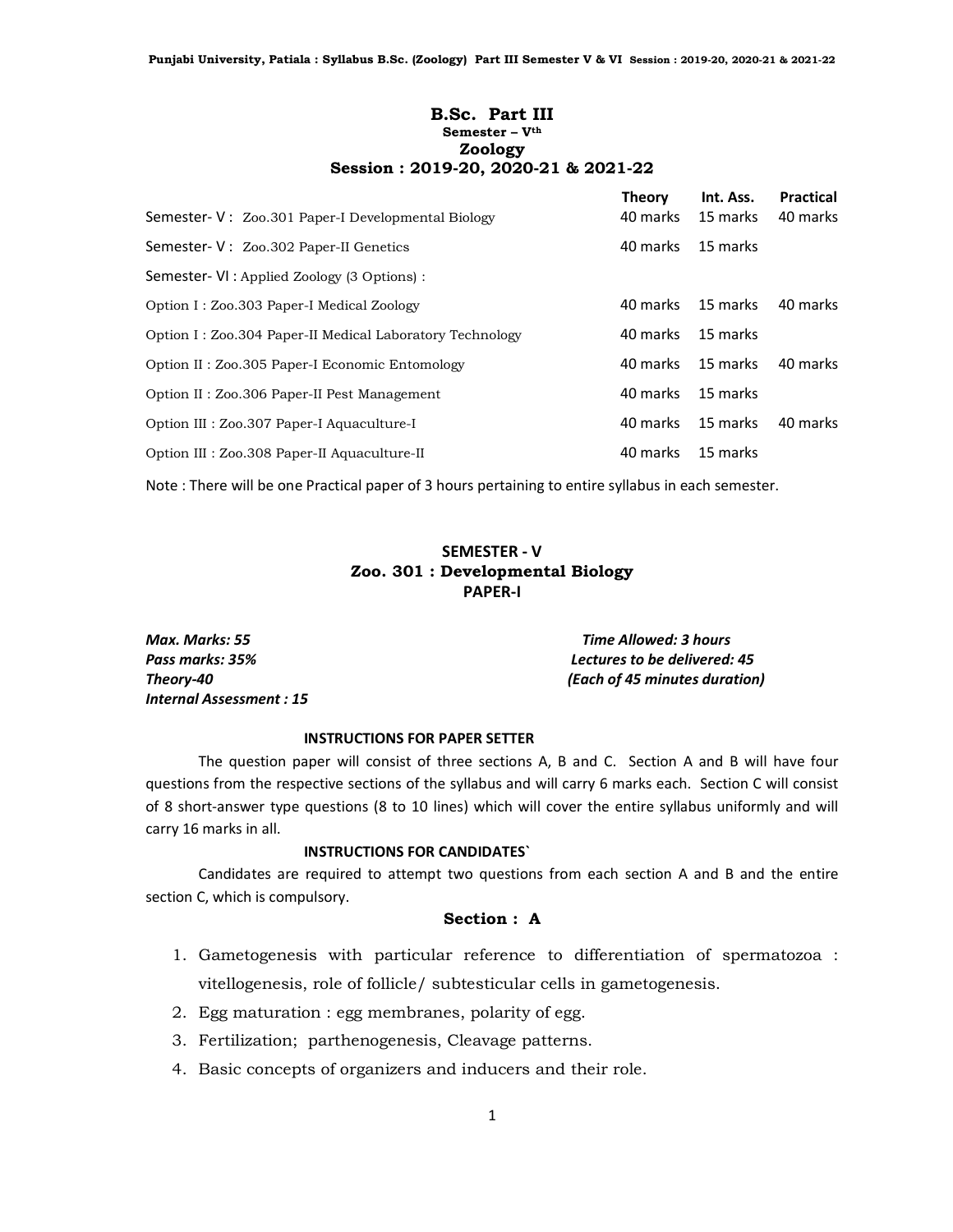- 5. Embryonic development: Cleavage, determination and differentiation, development upto three germ layers and their fate in Herdmania, Amphioxus, frog, chick and rabbit. Metamorphosis in Herdmania and Rana (Frog).
- 6. Foetal membranes, their formation and role. Mammalian placenta, its formation, types and functions.

## Zoo.302 : Genetics PAPER-II

Internal Assessment : 15

Max. Marks: 55 Time Allowed: 3 hours Pass marks: 35% Lectures to be delivered: 45 Theory-40 (Each of 45 minutes duration)

#### INSTRUCTIONS FOR PAPER SETTER

 The question paper will consist of three sections A, B and C. Section A and B will have four questions from the respective sections of the syllabus and will carry 6 marks each. Section C will consist of 8 short-answer type questions (8 to 10 lines) which will cover the entire syllabus uniformly and will carry 16 marks in all.

#### INSTRUCTIONS FOR CANDIDATES`

 Candidates are required to attempt two questions from each section A and B and the entire section C, which is compulsory.

## Section : A

- 1. Modification of Mendelian ratios : Non-allelic gene interaction, Modified  $F_2$  ratios (9 : 7, 9 : 3 : 4, 12 : 3 : 1, 13 : 3, 15 : 1, 9 : 6 : 1). Gene modifications due to incomplete dominance, lethal factors (2:1), Pleiotropic gene.
- 2. Multiple Alleles Blood group inheritance, eye colour in Drosophila, pseudoallelism.
- 3. Multiple factors : Qualitative and quantitative characters, Inheritance of quantitative traits (skin colour in man).

#### Section : B

- 4. Extranuclear inheritance : Chloroplast with special reference to Mirabilis jalapa and Kappa particles in Paramecium.
- 5. Population Genetics : Equilibrium of gene frequencies and Hardy Weinberg Law.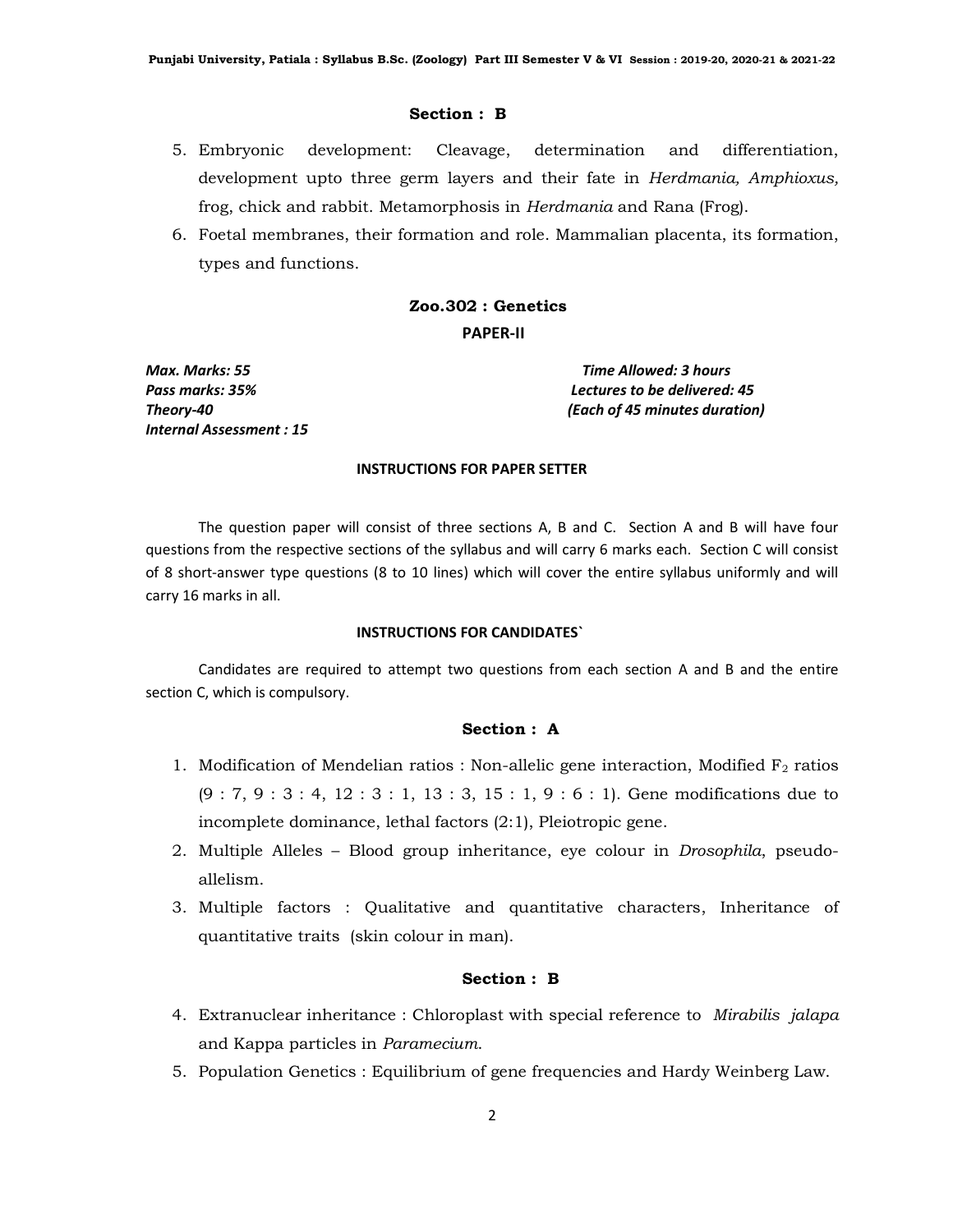6. Genetic recombination in bacteria (conjugation, transduction and transformation), Recombinant DNA –technology, Genetic cloning and its applications in medicine and agriculture, DNA finger printing.

#### Practical Based on Theory Paper Zoo 301 & 302

- 1. Demonstration of Law of Segregation, Independent assortment and epistasis (use of coloured beads, capsules etc). Numericals for segregation and independent assortment.
- 2. Segregation demonstration in preserved material (Maize).
- 3. Cytoplasmic inheritance in Mirabilis jalapa.
- 4. Inheritance of other human characteristics, ability to taste. PTC, thiourea.
- 5. Comparison of variance in respect of pod length and number of seeds in pods.
- 6. Gene frequencies and random mating (coloured beads, capsules).
- 7. Study of Polytene chromosomes of Chironomus/Drosophila through permanent slide.
- 8. Dermatographics : Palm print taking and finger tip patterns.
- 9. Study of the development of frog from permanent slides.
- 10.Study of the development of chick embryo form permanent slides upto 96 hours.
- 11.Study of the following prepared slides:
	- a. Stages of gametogenesis, structure of egg and sperm of a mammal.
	- b. Larva of Herdmania
- 12.Project regarding Inheritance of human characteristics, Dermatographics or developmental biology.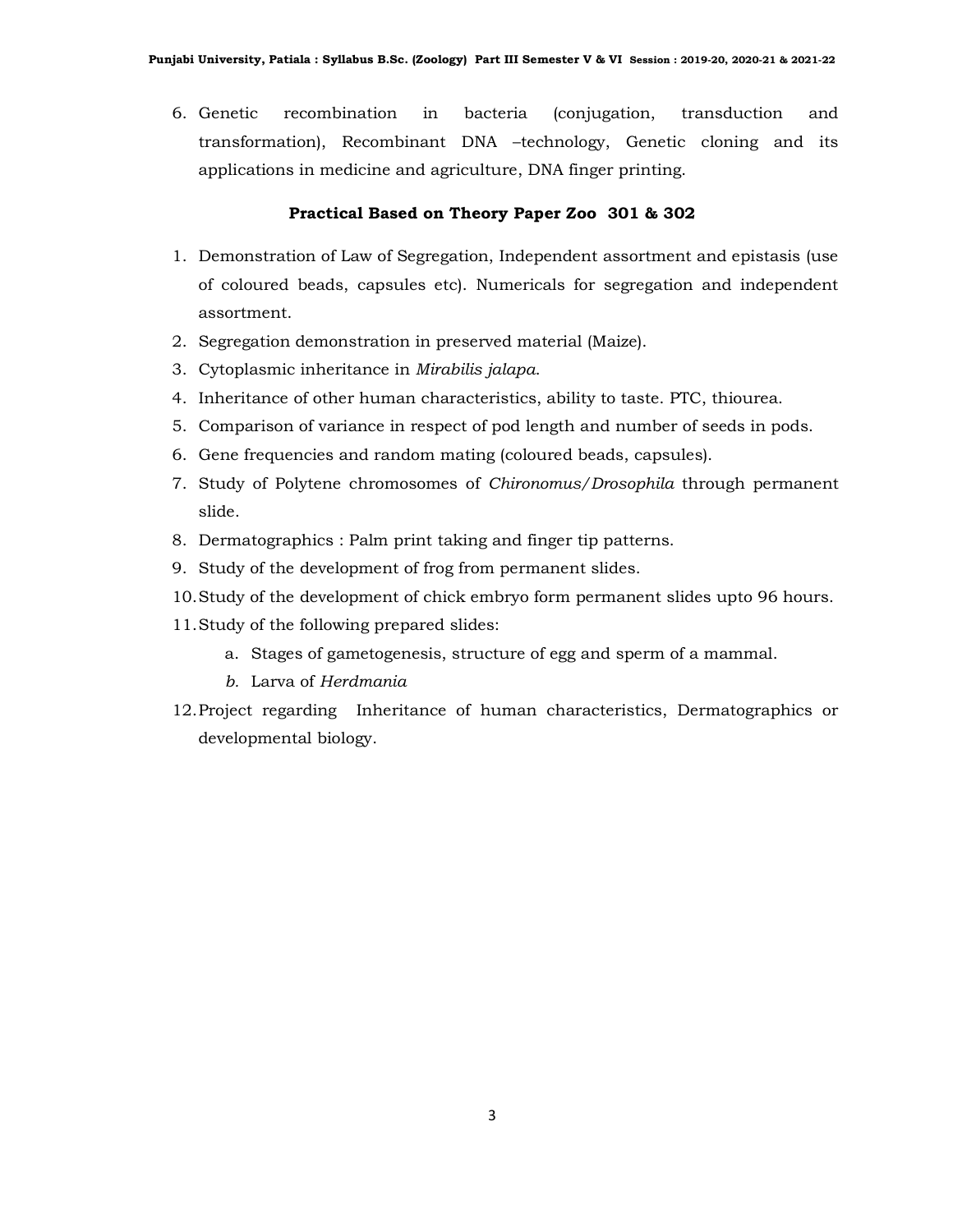Punjabi University, Patiala : Syllabus B.Sc. (Zoology) Part III Semester V & VI Session : 2019-20, 2020-21 & 2021-22

#### B.Sc. Part III Semester – VI

## Applied Zoology Option I : Medical Zoology (Zoo.303) PAPER-I

Internal Assessment : 15

Max. Marks: 55 Time Allowed: 3 hours Pass marks: 35% Lectures to be delivered: 45 Theory-40 (Each of 45 minutes duration)

#### INSTRUCTIONS FOR PAPER SETTER

 The question paper will consist of three sections A, B and C. Section A and B will have four questions from the respective sections of the syllabus and will carry 6 marks each. Section C will consist of 8 short-answer type questions (8 to 10 lines) which will cover the entire syllabus uniformly and will carry 16 marks in all.

#### INSTRUCTIONS FOR CANDIDATES

 Candidates are required to attempt two questions from each section A and B and the entire section C, which is compulsory.

#### Section : A

- 1. Introduction to Parasitology (pertaining to various terminologies in use).
- 2. Brief Introduction to pathogenic microbes. Viruses, Ricketsiae, Spirochaetes and Bacteria.
- 3. Brief accounts of life history, mode of infection and pathogenicity of the following pathogens with reference to man; prophylaxis and treatment :
	- a. Pathogenic protozoans : Entamoeba, Trypansoma, Leishmania, Giardia, Trichomonas and Plasmodium.
	- b. Pathogenic helminthes : Fasciolopsis. Schistosoma, Echinococcus, Ancylostoma, Trichinella, Wuchereria, Dracunculus and Oxyuris.
- 4. Life cycle and control measures of arthropod vectors of human diseases : Malaira (Anopheles stephensi, A culicifacies) Yellow fever and Dengue, Haemorrhagic fever (Aedes aegypti, A. albopictus); Filariasis (Culex pipiens fatigans) Mansonia sp., Japanese Encephalitis (C. trinaenilorhynchus).

## Section : B

5. Epidemic deiseases such as typhoid, cholera, small pox; their occurrence and eradiction programmes.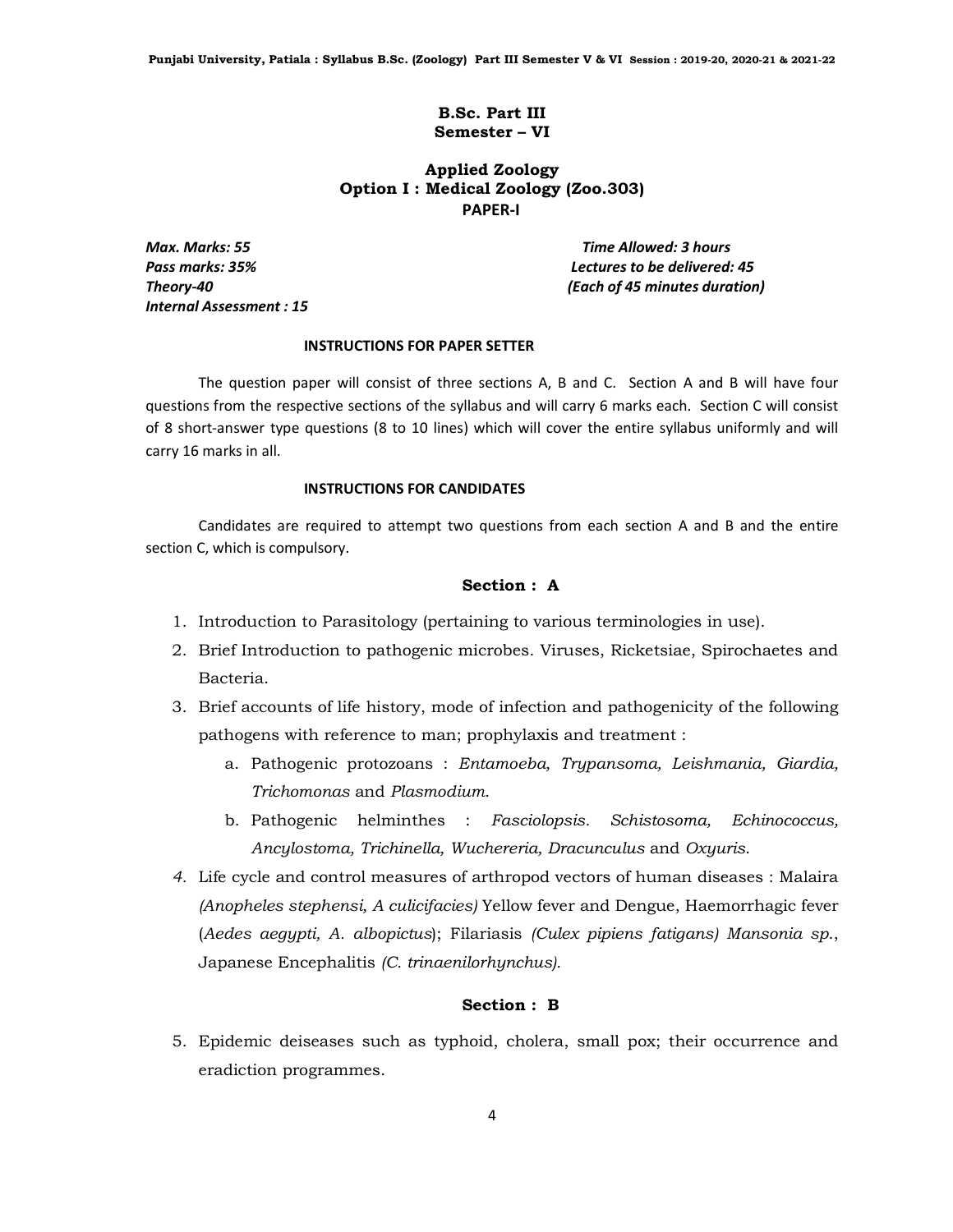- 6. Brief introduction to human defence mechanisms.
- 7. Humoral and cell mediated immune-response, Antigens-physical & chemical properties. Antibodies-structure and function of immunoglobulin M, G, A, E and D.
- 8. Antigen and antibody interactions : Serodiagnostic assays.
- 9. Vaccines.

## Option I : Medical Laboratory Technology (Zoo.304) PAPER-II

Max. Marks: 55 Time Allowed: 3 hours Internal Assessment : 15

Pass marks: 35% Lectures to be delivered: 45 Theory-40 (Each of 45 minutes duration)

#### INSTRUCTIONS FOR PAPER SETTER

 The question paper will consist of three sections A, B and C. Section A and B will have four questions from the respective sections of the syllabus and will carry 6 marks each. Section C will consist of 8 short-answer type questions (8 to 10 lines) which will cover the entire syllabus uniformly and will carry 16 marks in all.

#### INSTRUCTIONS FOR CANDIDATES`

 Candidates are required to attempt two questions from each section A and B and the entire section C, which is compulsory.

## Section : A

- 1. Laboratory safety rules, hazards and precautions during sample collection and laboratory investigations.
- 2. Laboratory techniques : Colorimetry, Microscopy, Autoclaving, Centrifugation, Spectrophotometry.
- 3. Collection, Transportation and Preservation of different clinical samples.
- 4. Bacteriology : Sterilisation, (dry heat, moist heat, autoclave, filtration), Disinfection, Staining techniques (gram's stain, AFB stain, etc), Culture media (Defined & Synthetic media & routine laboratory media), Bacterial culture (aerobic and anaerobic), antibiotic sensitivity.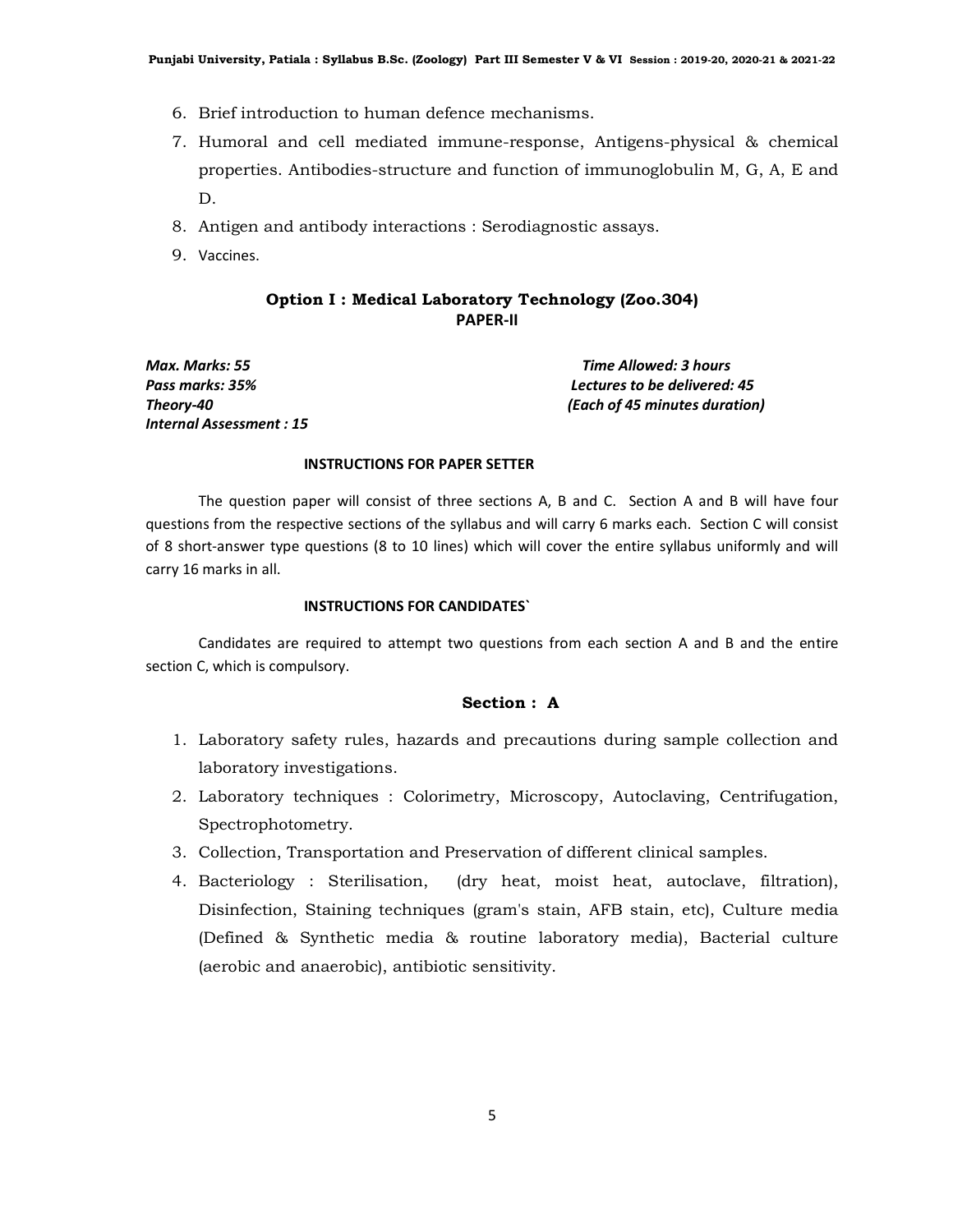- 5. Haematology : Collection of blood (Venous and Capillary), Anticoagulants (merits and demerits). Romanowsky's stains. Total RBC count, Erythrocyte sedimentation rate, TLC, DLC, Eosinophil count, Platelet count, Reticulocyte count.
- 6. Biochemistry : Protein estimation, estimation of blood urea, sugar and cholesterol, serum creatinine and uric acid, urine analysis; estimation of protein, sugar, bile salts, bile pigments, ketone bodies; enzyme studies (serum transaminase, phosphatase, amylase and lipase), liver function test.
- 7. Histopathology : Common fixatives and staining techniques, Histochemistry : Principle and method : Staining of carbohydrates, proteins and fats with bromo phenol blue, Periodic acid Schiff, Sudan Black blue and Feulgen reaction.

# Practical Based on Theory Paper ZOO 303 & 304

- 1. Demonstration of safety rules in laboratory like proper handling of paints, specimens and disposal of syringes, needles etc.
- 2. Demonstration of the use of autoclave, centrifuge and spectrophotometer.
- 3. Cleaning and sterilization of glassware using hot air oven, autoclave etc.
- 4. Demonstration of parts of microscope, its functioning and care.
- 5. Processing of clinical samples for culture and identification of pathogens : blood, throat swab, sputum, pus, urine, stool, CSF and other body fluids.
- 6. Estimation of haemoglobin using Shali's haemometer.
- 7. Preparation of thick and thin film for malarial parasite.
- 8. Counting of WBC, RBC & DLC.
- 9. Examination of stool for demonstration of intestinal parasites.
- 10.Study of permanent slides and specimens of parasitc protozoans, helminthes, arthropods, mentioned in theory syllabus.
- 11.Analysis of blood group, A, B, AB, O and Rh.
- 12.ESR, haematocrit, bleeding time, coagulation time, prothrombin time.
- 13.Estimation of blood sugar, serum urea, protein and cholesterol.
- 14.Fixation, embedding, cutting of tissue sections and their staining (routine Haematoxyline and Eosin and special staining with Hg-BPB, PAS, SBB and Feulgen reaction.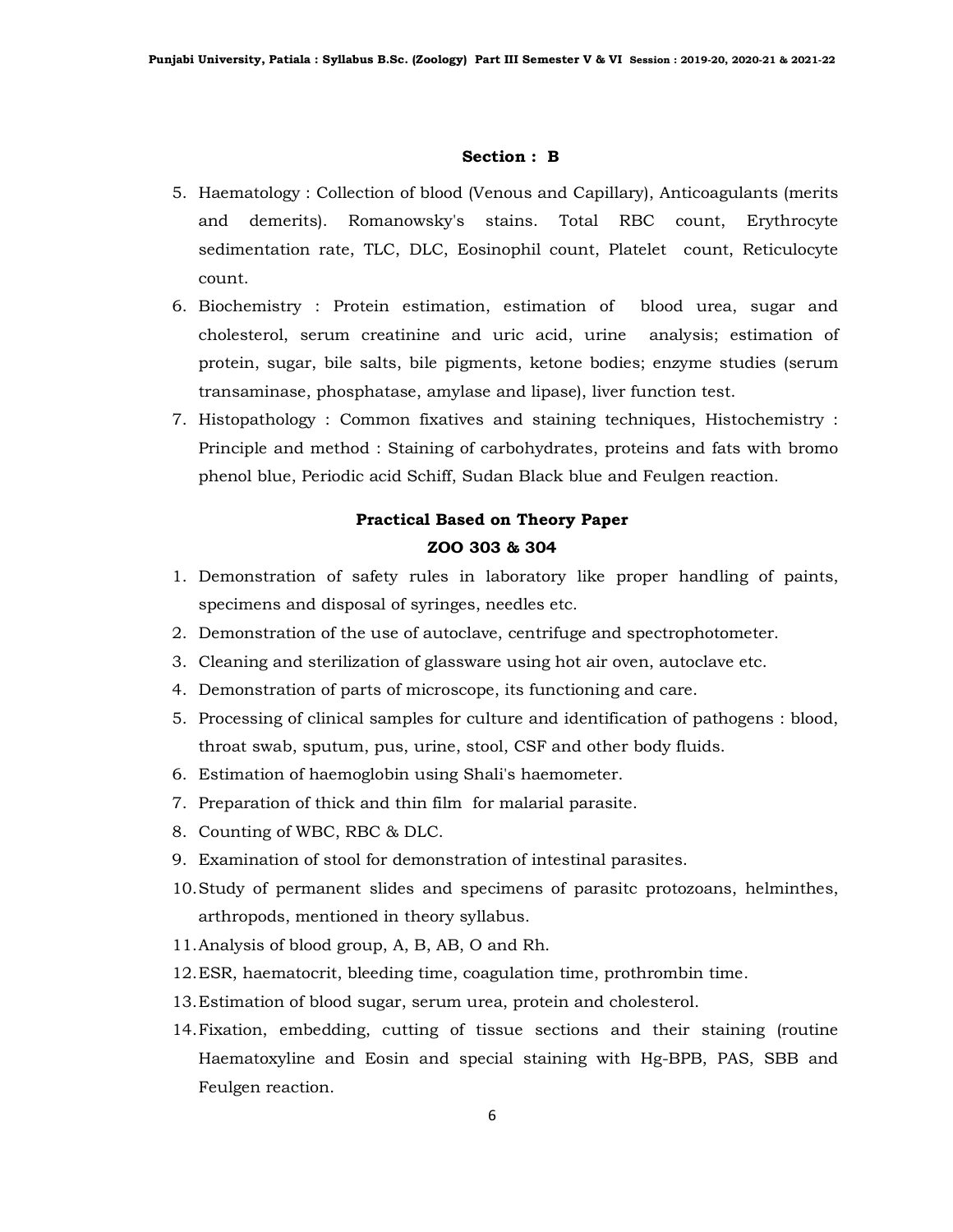#### Suggested Readings

- 1. Baker F.J. and Silverton, R.E. Introduction to Medical Laboratory Technology, 6th edition. Butlerworth and Co. Ltd.. 1985.
- 2. Cheesborough, M. Medical Laboratory technology for Tropical countries, 2nd edition, Butlerworth and Co. Ltd., 1987.
- 3. Talib, V.H., Essential Laboratory Manual, Mehta Publishers, New Delhi, 1999.
- 4. Kube, J., Immunology, W.H. Freeman & Co., USA, 2000.
- 5. Chatterjee, K.D., Parasitology, Protozoology and helminthology,  $12<sup>th</sup>$  edition, 1995.
- 6. Garcia, L.S., Diagnositic Medical Parasitology,  $4^{th}$  edition, ASM Press Washington, 2001.

#### Applied Zoology

#### Option II : Economic Entomology (ZOO 305)

PAPER-I

Max. Marks: 55 Time Allowed: 3 hours Internal Assessment : 15

Pass marks: 35% Lectures to be delivered: 45 Theory-40 (Each of 45 minutes duration)

#### INSTRUCTIONS FOR PAPER SETTER

 The question paper will consist of three sections A, B and C. Section A and B will have four questions from the respective sections of the syllabus and will carry 6 marks each. Section C will consist of 8 short-answer type questions (8 to 10 lines) which will cover the entire syllabus uniformly and will carry 16 marks in all.

#### INSTRUCTIONS FOR CANDIDATES

 Candidates are required to attempt two questions from each section A and B and the entire section C, which is compulsory.

## Section : A

Systematic position, habits and nature of damage of the following pests of crops and vegetables.

#### 1) Sugarcane

- i. Sugarcane leaf hopper (Pyrllia perpusilla)
- ii. Sugarcane top borer (Scirpophaga nivella)
- iii. Sugarcane stem borer (Chilo infuscatellus) alongwith life cycle and control of Pyrilla perpusilla (Sugarcane leaf hopper).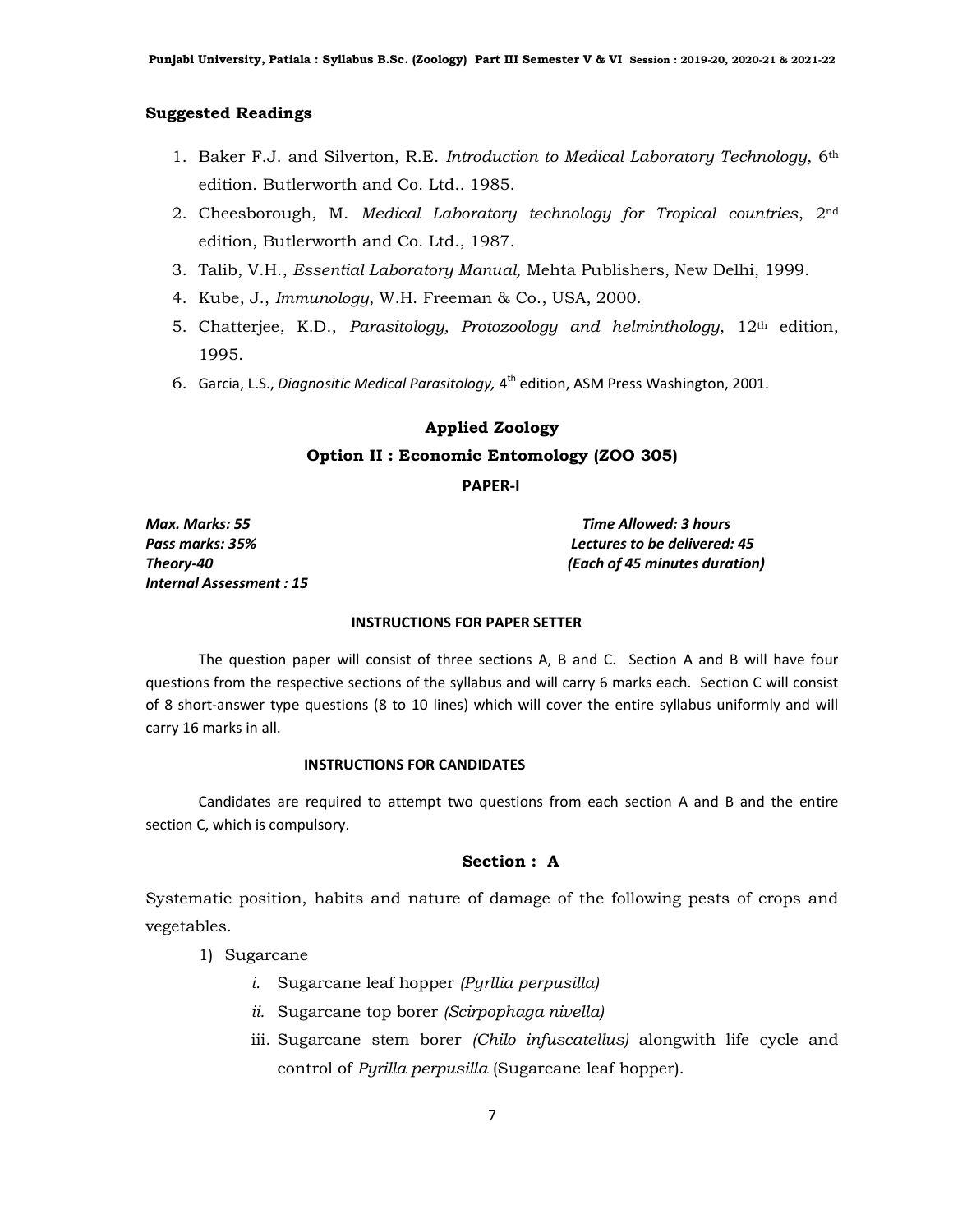- 2) Cotton:
	- i. Pink Bollwork (Pectinophora gossypiella)
	- ii. Red cotton bug (Dysdercus cinglulatus)
	- iii. Cotton grey weevil (Myllocerus maculosus)
	- iv. Surface grasshopper (Chrotogonus trachypterus)
	- v. Cotton jassid (Empoasca devastans) alongwith life cycle and control of Pink boll work (Pectinophora gossypiella)
- 3) Paddy:
	- i. Rice Gundhy Bug (Leptocorisa varicornis)
	- ii. Rice Grasshopper (Hieroglyphus banian)
	- iii. Rice Hispa (Diclodispa armigera) alongwith life cycle and control of Gundhy bug (Leptocorisa varicornis)
- 4) Wheat :
	- i. Wheat stem borer (Sesamia inferens) alongwith life cycle and control.
	- ii. Termites
	- iii. Aphids, Jassids

 Systematic position, habits and nature of damage of following pests of vegetables.

- 5) Vegetables :
	- i. Red Pumpkin beetle (Aulacophora foveicollis)
	- ii. Pumpkin fruit fly (Dacus cucurbitae)
	- iii. Hadda beetle (Epilachna vigindictopunctata) alongwith life cycle and control of pumpkin/fruit fly (Dacus cucurbitae)
- 6) Pests of stored grains : Systematic position, habits and nature of damage of the following pests of stored grains :
	- i. Pulse Beetle (Callosobruchus maculates) alongwith life cycle and control.
	- ii. Rice weevil (Sitophilus oryzae)
	- iii. Khapra beetle (Trogoderma granarium)
	- iv. Rust red flour beetle (Tribolium castaneum)
	- v. Lesser grain borer (Rhizopertha dominica)
	- vi. Rice moth (Corcyra cephalonica)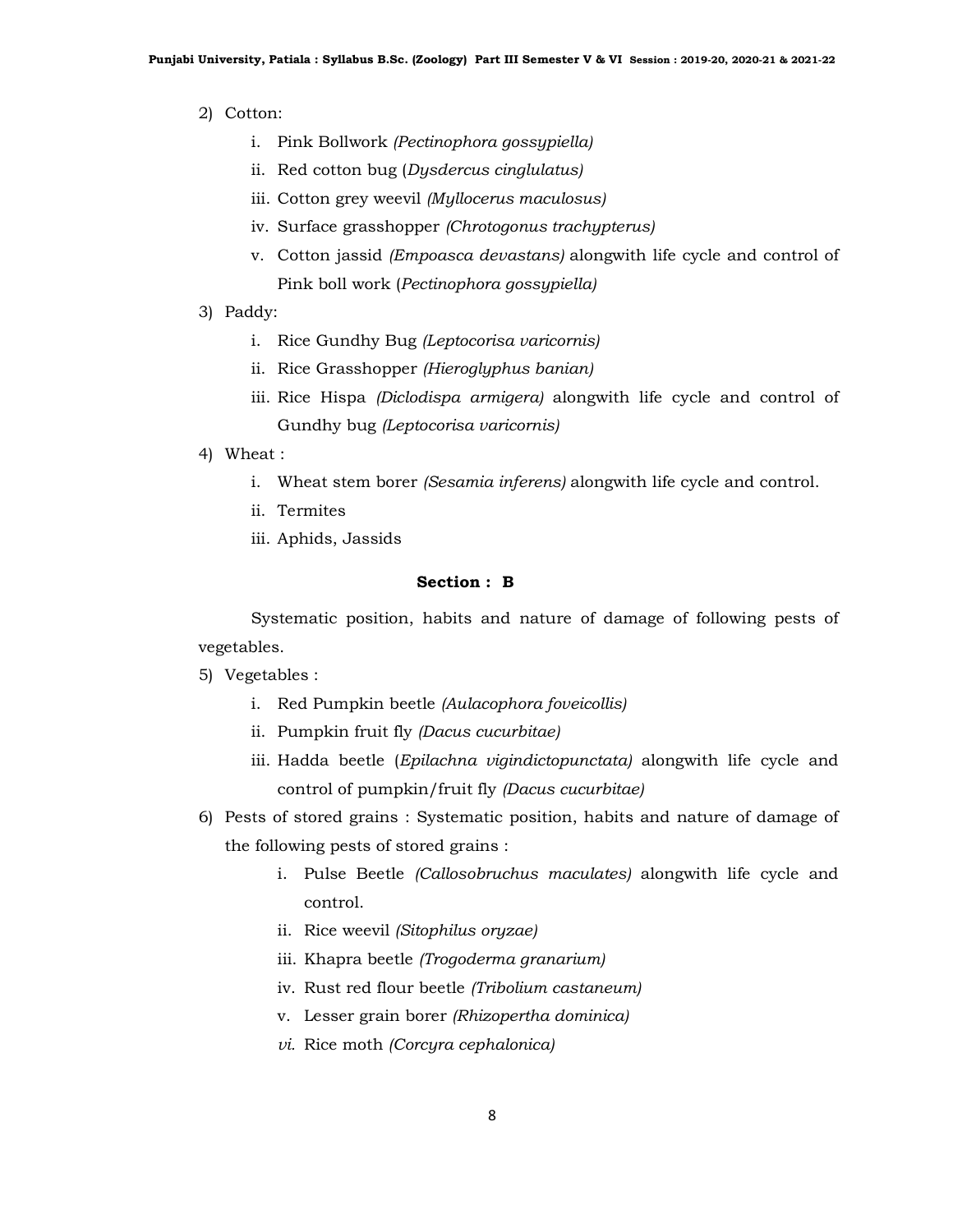- 7) Systematic position, disease caused and control of the following pests of Medical and Veterinary importance :
	- i. Mosquitos
	- ii. Sand fly (Phlebotomus minutes)
	- iii. House fly (Musca domestica)
	- iv. Horse fly (Tabanus striatus)
	- v. Blow fly (Calliphora erythrocephala)
	- vi. Warble fly (Hypoderma lineatus)

vii.Lice Poultry louset (Menopon gallinae)

viii. Sucking louse (Haematopirus eurysternus)

ix. Fleas

#### Option II : Pest Management (ZOO 306)

```
 PAPER-II
```
Max. Marks: 55 Time Allowed: 3 hours Internal Assessment : 15

Pass marks: 35% Lectures to be delivered: 45 Theory-40 (Each of 45 minutes duration)

## INSTRUCTIONS FOR PAPER SETTER

 The question paper will consist of three sections A, B and C. Section A and B will have four questions from the respective sections of the syllabus and will carry 6 marks each. Section C will consist of 8 short-answer type questions (8 to 10 lines) which will cover the entire syllabus uniformly and will carry 16 marks in all.

#### INSTRUCTIONS FOR CANDIDATES

 Candidates are required to attempt two questions from each section A and B and the entire section C, which is compulsory.

#### Section : A

- 1. Sericulture
	- i) Species of silkworm
	- ii) Requirements of Sericulture Industry
	- iii) Grainage Management
	- iv) Pre and Post-cocoon processing (Spinning & Reeling)
	- v) Diseases of silkworm.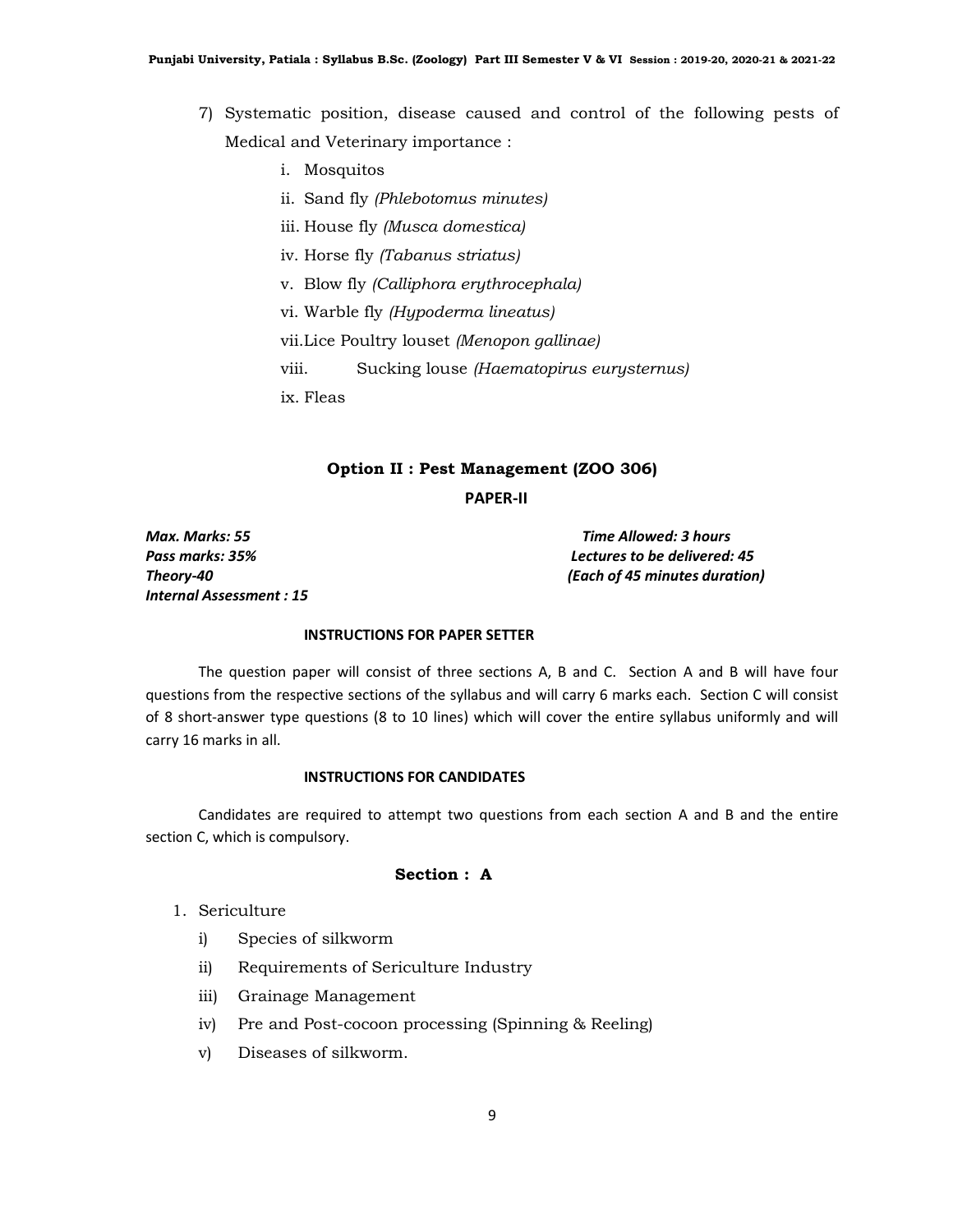- 2. Apiculture
	- i) Species of Honeybees
	- ii) Flora for Apiculture
	- iii) Methods & Appliances of Bee Keeping
	- iv) Products a) Honey b) Bee wax c) Propalis d) Pollen e) Royal Jelly f) Bee Venom
	- v) Disease of Honey Bees
- 3. Lac Culture
	- i) Species of Lac culture
	- ii) Host Plants
	- iii) Cultivation of Lac
	- iv) Processing of Lac Industry
	- v) Diseases of Lac Cultivation

Pest Management

- 4) Biological Control : History : Techniques in Biological Control, Agents of Biological Control (a) Vertebrates (b) Nemathelminthes (c) Arthropods (d) Protozoan : Microbial Control with the help of Bacteria, Virus and Fungi.
- 5) Chemical Control : History : Types and Classification of Insecticides (i) Insecticides of Plant origin with special reference to Nicotine, Pyrethrum, Rotenone and Azadisachtin (ii) Chlorinated Hydrocarbon insecticides with special reference to DDT, Hoxaphene, BHC Chlordane, Aldrin, Endrin and Endosulfan (iii) Organophosphorus Insecticides with special reference to Malathion, TEPP, Parathion and DDVP (iv) Carbamate Insecticides with reference to Carbaryl and Carbofuran (v) Fumigants with reference to Hydrozen Cyanide Methyl Bromide, Ethylene dichloride, Carbon tetrachloride and Aluminium phosphide.
- 6) Recent methods of Pest Control : (i) Sterile Insect Release Methods (ii) Behavioural control involving use of Pheromones (iii) Integrated Pest Control : Introduction to IPM : Pre-requisites, Implementation strategy, Framework of IPM programme and Perspective in IPM.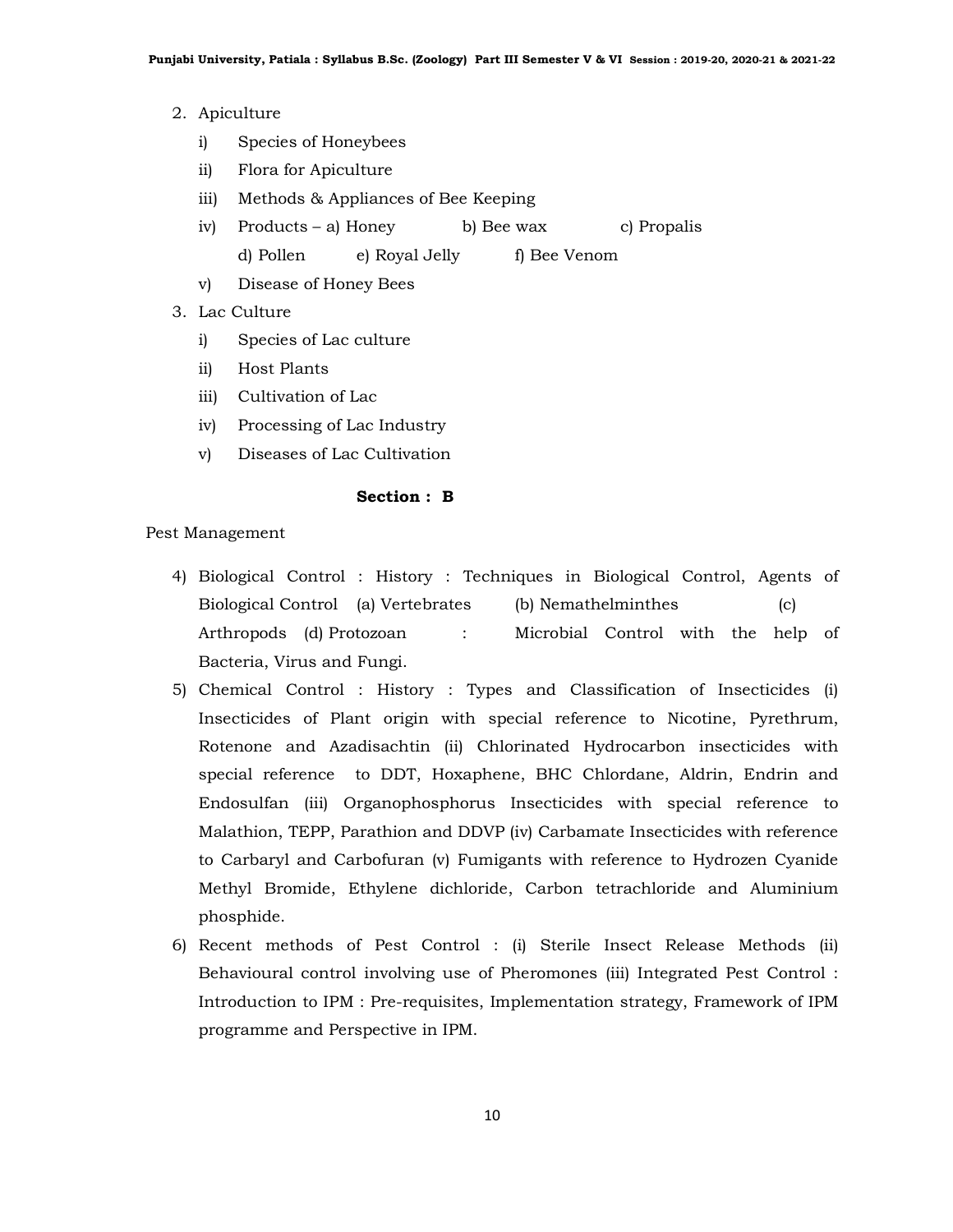## Practical Based on Theory Paper ZOO 305 & 306

- 1. Feeding apparatus : Mouth parts of honey bee, butterfly and red cotton bug by preparing permanent mounts.
- 2. A study of different types of larvae and pupae of insects.
- 3. External morphology and identification marks of the pest viz., Pyrilla perpusilla (Sugarcane leaf hopper), Pectinophora gossypielia (Pink bollworm), Leoptocorisa varicornis (Gundhy bug), Hieroglyphus banian (Paddy Grasshopper), Dacus cucurbitae (Pumpkin fruit fly).
- 4. External morphology and identification marks of the following stored grain pests, Sitophilus oryzae (Rice weevil), Tribolium castaneum (Rusted flour beetle), Rhizopertha dominica (Lesser grian borer/susri), Trogooderma granarium (Khapra beetle), Collosobruchus maculates (Pulse beetle/Dhora).
- 5. External morphology and identification marks of the following insects of Medical/Veterinary importance-Mosquitoes (Culex, Anopheles and Aedes), house fly, blow fly, warble fly and horse fly.
- 6. A study of life stages of silk worm and honey bees.
- 7. Collection of insects representing different orders, storage and preservation of insect material.
- 8. Structure and working of common sprayers, Hand Compression sprayer, Knap sack sprayer.
- 9. Visit to apiary and godowns for study of infections.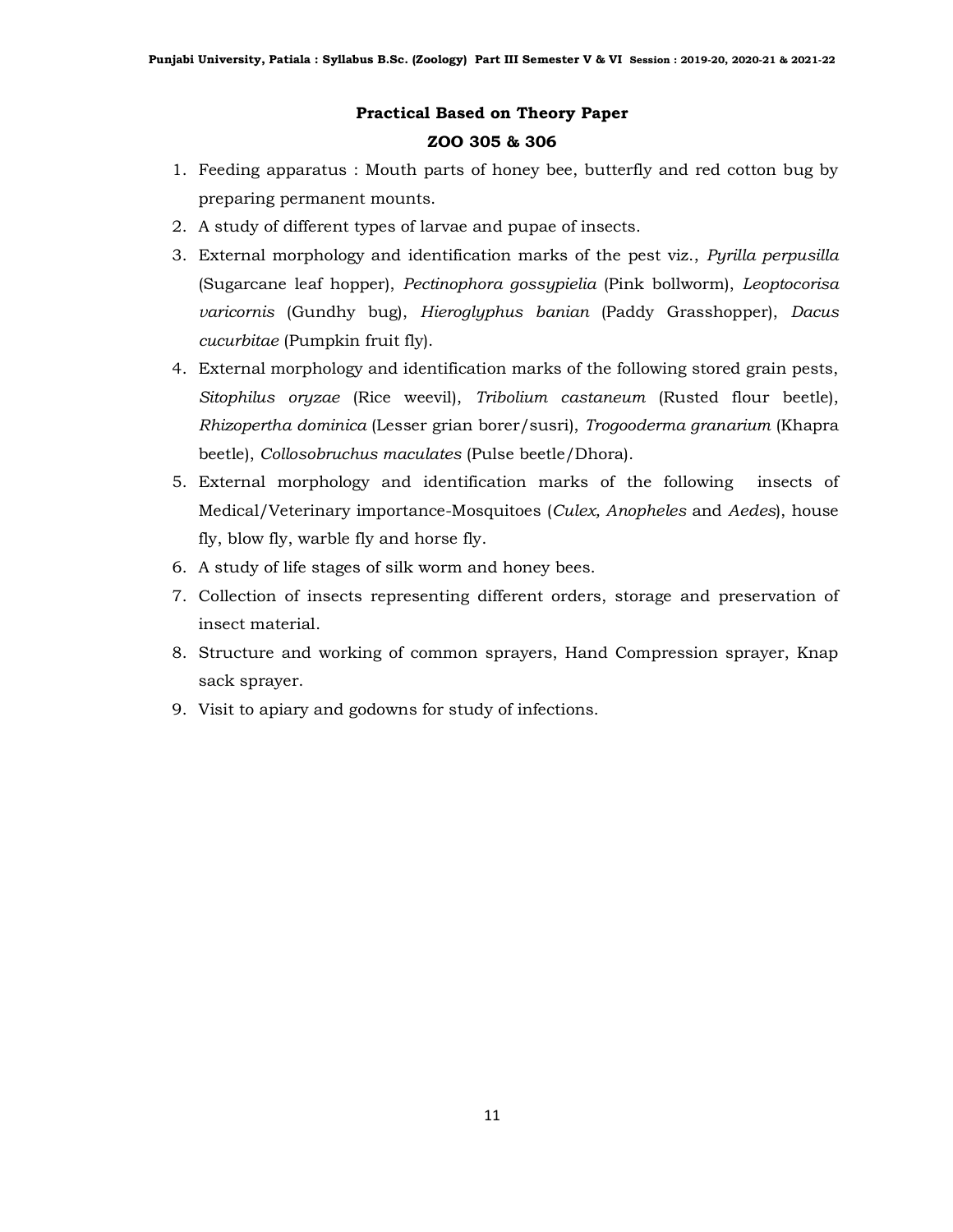# Applied Zoology Option III : Aquaculture-I (ZOO 307)

#### PAPER-I

Internal Assessment : 15

Max. Marks: 55 Time Allowed: 3 hours Pass marks: 35% Lectures to be delivered: 45 Theory-40 (Each of 45 minutes duration)

#### INSTRUCTIONS FOR PAPER SETTER

 The question paper will consist of three sections A, B and C. Section A and B will have four questions from the respective sections of the syllabus and will carry 6 marks each. Section C will consist of 8 short-answer type questions (8 to 10 lines) which will cover the entire syllabus uniformly and will carry 16 marks in all.

#### INSTRUCTIONS FOR CANDIDATES

 Candidates are required to attempt two questions from each section A and B and the entire section C, which is compulsory.

## Section : A

- 1. History of inland fisheries in India
- 2. Morphology of a typical fish (carp, cat-fish, fresh water eel, perch).
- 3. Structure of mouth of different fishes in relation to feeding habits.
- 4. Identification and classification of important fishes of Punjab, Haryana & Himachal Pradesh.
- 5. Bionomics of Labeo rohita Caatla catla Cirrhinus mirigala Wallago attu

## Section : B

- 6. Exotic fishes : History, their introduction, morphology, their role in fish culture, impact on native fish fauna.
- 7. Induced Breeding

History

Technique

Chemicals involved induced breeding impact on fish culture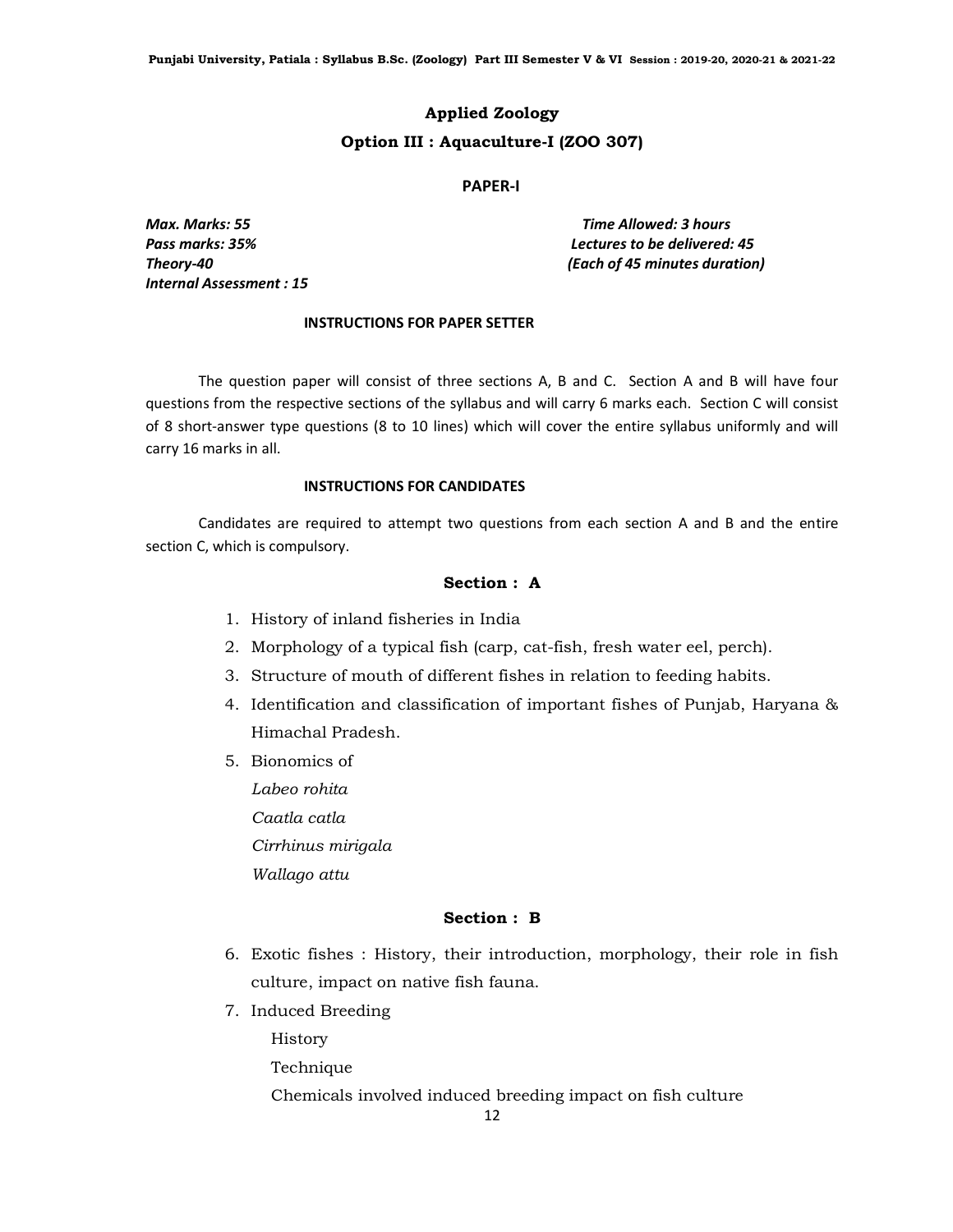8. Pond culture

Construction of pond

Types of pond

Hydrobiological factors of water and soil of a fish pond

Fertilization of pond

Maintenance of pond

9. Aquatic weeds and their control both biological and chemical.

#### Option III : Aquaculture-II (ZOO 308)

PAPER-II

Internal Assessment : 15

Max. Marks: 55 Time Allowed: 3 hours Pass marks: 35% Lectures to be delivered: 45 Theory-40 (Each of 45 minutes duration)

#### INSTRUCTIONS FOR PAPER SETTER

 The question paper will consist of three sections A, B and C. Section A and B will have four questions from the respective sections of the syllabus and will carry 6 marks each. Section C will consist of 8 short-answer type questions (8 to 10 lines) which will cover the entire syllabus uniformly and will carry 16 marks in all.

## INSTRUCTIONS FOR CANDIDATES

 Candidates are required to attempt two questions from each section A and B and the entire section C, which is compulsory.

#### Section : A

- 1. Riverine fisheries of river Sutlej and Beas.
- 2. Reservoir fisheries of river Sutlej and Beas.
- 3. Culture systems
	- Conventional
	- Extensive
	- Intensive
	- Monoculture

Poly culture

4. Integrated fish farming

Duck-cum-poultry-cum-pig-dairy fish farming.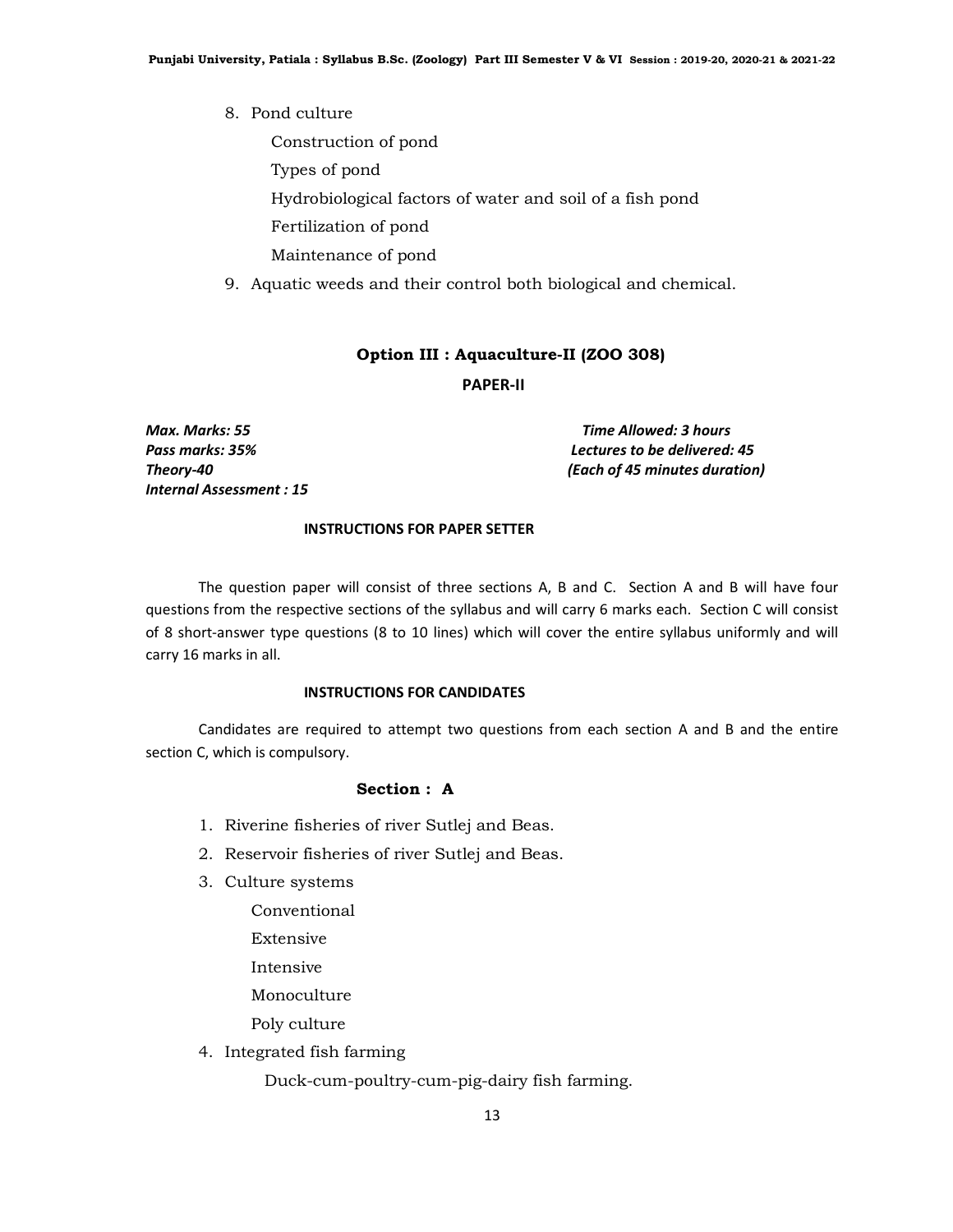- 5. Sewage fed fisheries
- 6. Cold water fisheries

Mahseer fisheries

Trout fisheries

## 7. Fish Diseases and their control

(i) Viral

- (ii) Bacterial
- (iii) Fungal
- (iv) Helminth
- (v) Crustacean
- (vi) Diseases due to unhygienic conditions
- (vi) Diseases during transportation.
- 8. Fish by-product
- 9. Marketing of fish
	- a. Fresh fish
	- b. Preservation of fish.

## Practical Based on Theory paper ZOO 307 & 308

- 1. Morphology of a carp, cat fish and perch.
- 2. Morphometirc and meristic characters of a typical fish.
- 3. Identification of the following fishes using key:

Notopterus spp. : Labeo rohita, L. colbasu, L. bata, Cirrhinus mrigala, Catla catla, Puntius sarana, Tor putitora, Schizothorex, Asperata seenghala, Wallago attu, Callichrous padda, Bagarius bagarius, Heteropneustes fossilis. Channa marulius, C. striatus, Xenentondon cancila, Cyprinus carpio, Hypophthalmichthyes molitrix, Ctenopharyngodon idella, Colisa fasciatus, Mastacembelus armatus. For the identification of the fishes, the students can use already prepared keys or can prepare their own keys.

- 4. Determination of food and feeding habits of locally available fishes on the basis of stomach analysis adopting the following methods.
	- a. Frequency occurrence method
	- b. Feeding intensity
	- c. Point method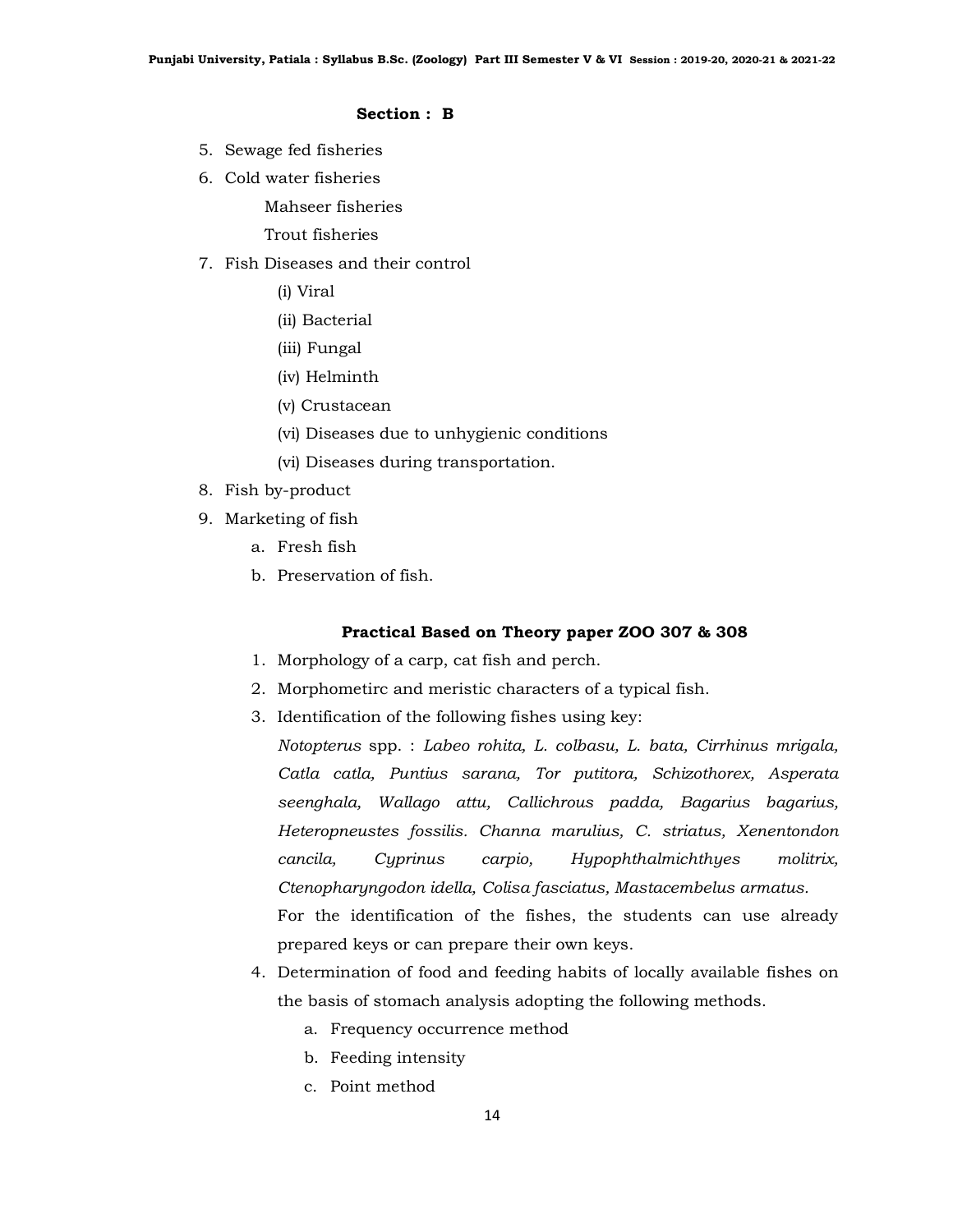- 5. Determination of maturity stages (both male and female) of any commercial fish (preserved specimens).
- 6. Preparation of permanent slides of Phytoplankton and Zooplanktons which constitute the food of commercial fishes. Their identification and study of important characters.
- 7. Identification of aquatic weeds of a fish pond.
- 8. Estimation of following chemical parameters of the water of a fish pond:
	- a. Temperature
	- b. pH
	- c. Dissolved oxygen
	- d. Phosphate
	- e. Total Dissolved solids
	- f. Nitrates
	- g. Hardness
	- h. Chlorids
- 9. Examination of diseased fishes.
- 10.Visits of various fish ponds and fish market.

#### Suggested Readings

| 1. Fish and Fisheries of India :                        | V.G. Jhingran                                                     |
|---------------------------------------------------------|-------------------------------------------------------------------|
|                                                         | Hindustan Publishing Corpration                                   |
|                                                         | of India, Delhi, 1991.                                            |
| 2. Fish of India<br>Vol. I & II                         | F-day. Reprinted Edition<br>Jagmander Book Agency, New Delhi,     |
| 1994.                                                   |                                                                   |
| 3. Mornography on the Fishes :<br>of Reorganised Punjab | M.S. Johal & K.K. Tandon, Pb.<br>Fish of Bull, Vols. I & II 1979, |
| 1980.                                                   |                                                                   |
| 4. Fishery Development                                  | S.C. Agarwal & M.S.<br>Johal,                                     |
|                                                         | Narendra                                                          |
|                                                         | Publishing House, Delhi, 1997.                                    |
| 5. Fishes of Punjab                                     | M.S. Johal & K.K. Tandon, Res.                                    |
|                                                         | Bull., Panjab University, Vol. 32,                                |
|                                                         | pp. 143 – 154, 1981.                                              |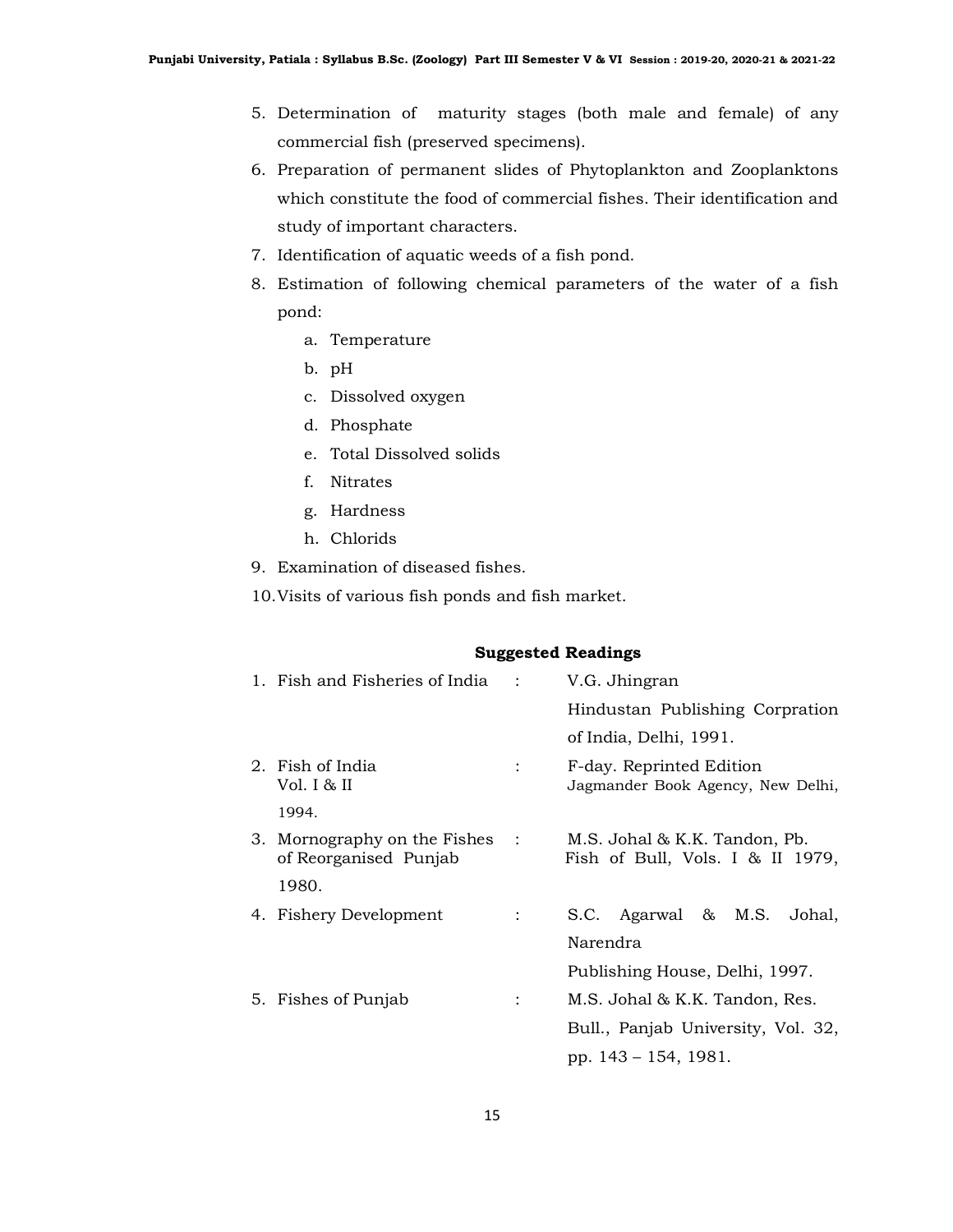| 6. Freshwater Fishery Biology : | Karl F. Legler Wm. C-Brown<br>Company Publ., Dubuque, IOWA, |
|---------------------------------|-------------------------------------------------------------|
|                                 | USA, 1969.                                                  |
| 7. Fisheries Techniques         | Brain R. Murphy & David W.                                  |
|                                 | Willis (Ed.) American Fisheries                             |
|                                 | Society Bethesde Maryland, USA,                             |
|                                 | 1996.                                                       |

## Guidelines for the conduct of Practical Examination

- 1. Demonstrate the law of independent assortment/segregation/epistasis from the material provided. Identify the characters involved showing the dominance/recessiveness of characters. 6
- 2. Calculate the gene frequency form a known sample of characteristics using Hardy-Weinberg Law.

or

Make a dermatographic print of your finger tips or plam pattern and classify the various visible pattern with the help of diagrams and demonstrate it to the examiner 6

| 3. Make a permanent/temporary preparation and identify the material provided. |  |
|-------------------------------------------------------------------------------|--|
| Write a brief note on it.                                                     |  |
| 4. Idenfy the slides A to C giving two reasons for each identification.       |  |

| 5. Practical Note Book |  |
|------------------------|--|
| 6. Viva-voce           |  |
| 7. Project Work        |  |

## Option – I (303 & 304)

- 1. To make a permanent stained preparation of blood smear showing different stages of Plasmodium/rectal ciliate of frog/bacteria in sputum. Write briefly about your observation under the microscope. Draw a labeled sketch. 4
- 2. To test the given sample of urine/stool under the microscope for its pathology. Write the procedure adopted. 4
- 3. To identify the specimens A, B & C. Write the disease caused by each and two reasons for their identification.  $\qquad \qquad \qquad 9$